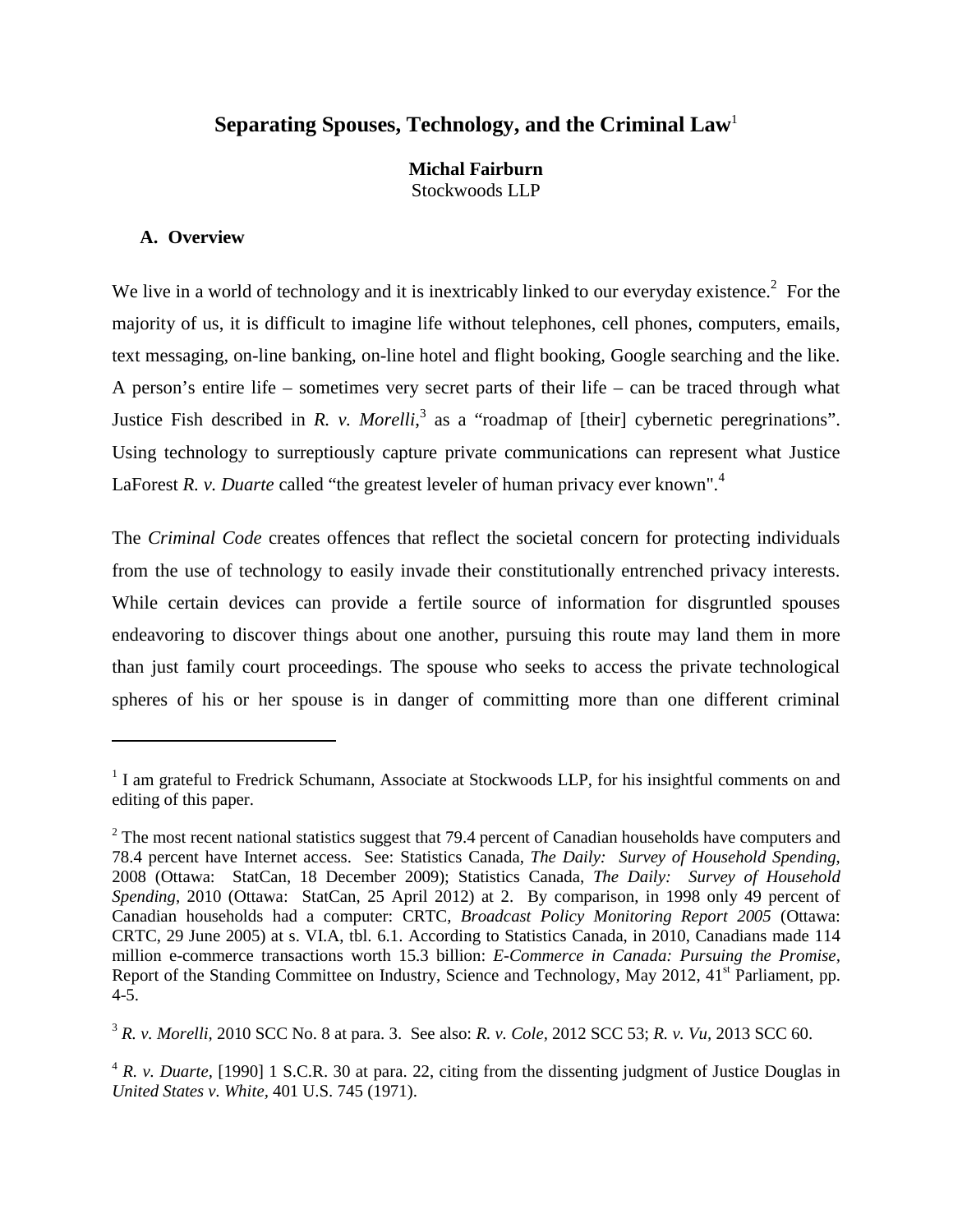offences. Family clients and their lawyers should have a keen appreciation for where those dangers lie. This paper focuses on the more obvious criminal offences that family law clients and their lawyers risk committing when dealing with technology.

# **B. Part VI of the** *Criminal Code***: "Invasion of Privacy"**

Part VI of the *Criminal Code* ["*Code*"] creates five offences, which relate to three types of conduct: (i) the unlawful interception of "private communications" (see ss. 184(1) and 184.5); (ii) the unlawful possession of surreptitious listening devices (s. 191); and (iii) the unlawful disclosure of intercepted private communications (ss. 193, 193.1).

#### (i) The Interception Offences: Sections 184(1) and 184.5

Section 184(1) of the *Criminal Code* makes it a straight indictable criminal offence, punishable by up to five years imprisonment, to intercept the private communications of an individual. Section 184(1) reads:

Every one who, by means of any electro-magnetic, acoustic, mechanical or other device, willfully intercepts a private communication is guilty of an indictable offence and liable to imprisonment for a term not exceeding five years.

There are three elements to the s. 184(1) offence. An accused must willfully: (1) use an electromagnetic, acoustic, mechanical or other device; (2) to intercept; (3) a private communication. All of these terms are statutorily defined in s. 183 of the *Criminal Code*. The definitions are broad and capture a great deal of conduct.

• *Electro-magentic, acoustic, mechanical or other device* 

Section 183 of the *Code* defines this term as meaning "any device or apparatus that is used or is capable of being used to **intercept** a private communication ... [emphasis added]".<sup>5</sup> This is a broad definition. Devices that are capable of intercepting can range all the way from sophisticated technology used by law enforcement when intercepting calls over telephone lines,

 $<sup>5</sup>$  Hearing aids that do not provide for "better than normal hearing" are exempt from this definition.</sup>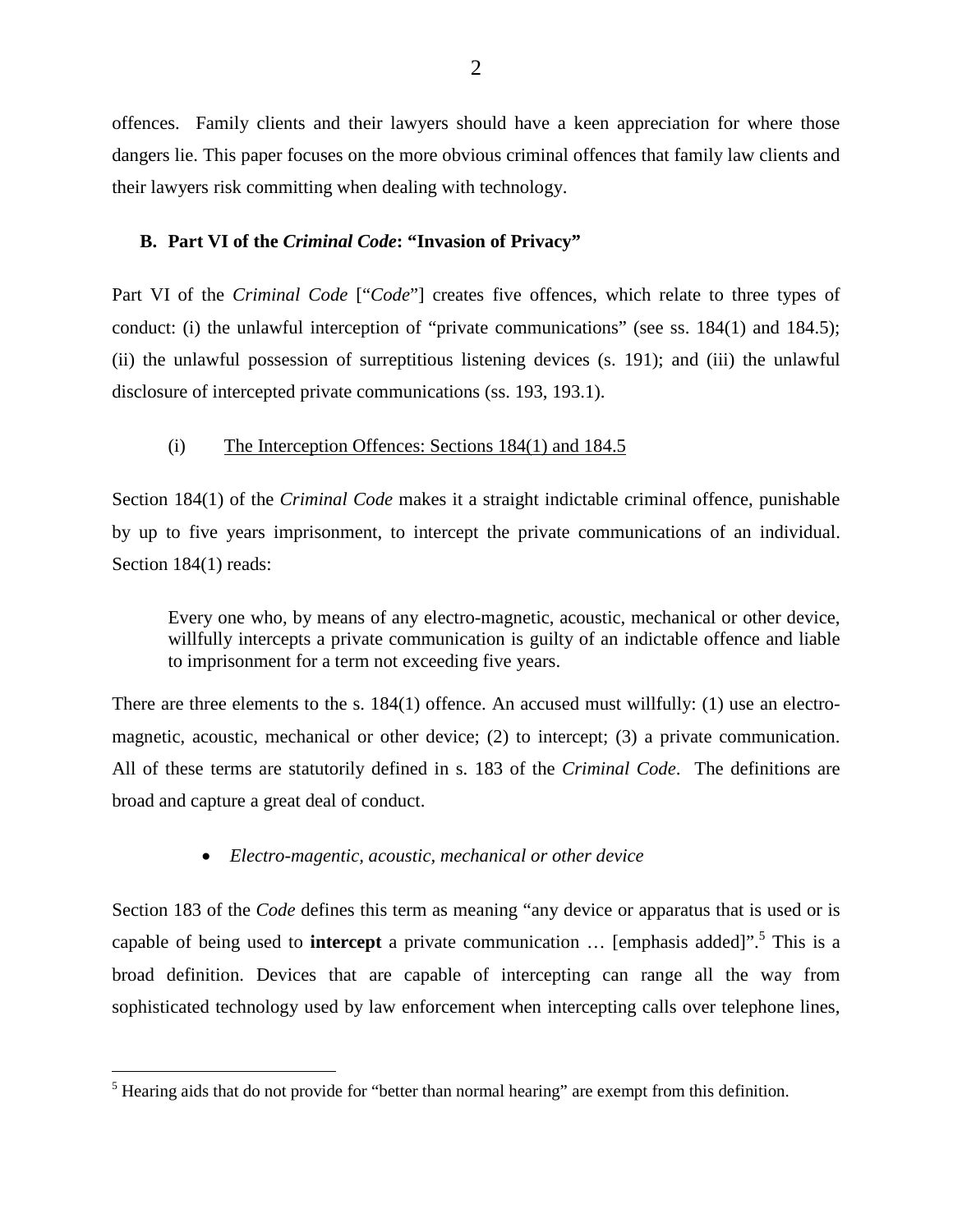to pen recorders placed in pockets, to a recording machine installed on a telephone line in the basement of a house, to a glass pressed up to a wall and used to listen through.

Critically, the device or apparatus used must be "capable" of intercepting private communications. As such, to complete the definition of "electro-magentic, acoustic, mechanical or other device", one must understand the definitions of "intercept" and "private communication".

### • "*Intercept*"

Section 183 of the *Code* defines "intercept" as including "listen to, record or acquire a communication or acquire the substance, meaning or purport thereof". Note the disjunctive use of "or" in this definition. The simple act of listening in on a private communication could constitute an "intercept" within the s. 183 statutory definition.<sup>6</sup> Importantly, there need not be a permanent electronic record made of a communication for an interception to happen. As such, provided a device or apparatus is used to listen in on a private communication, an "intercept" within the meaning of s. 183 has occurred.

For years, it was thought that the meaning of "intercept" required that the listening or recording be *contemporaneous* with the communication itself.<sup>7</sup> In *R. v. TELUS Communications Co.*, Justice Abella, on behalf of herself and two other members of the Supreme Court of Canada, recently questioned the need for "intercept" to have a contemporaneous sense.<sup>8</sup> As she noted, where law enforcement wishes to seize text messages that are stored on a telecommunication provider's computer system, on a prospective basis, a wiretap authorization is required because any such seizure would constitute an "intercept".

 <sup>6</sup> While sometimes, to avoid absurdity in a statute, "or" will be read as "and" and *vice versa,* no such absurdity exists here. See: Sullivan and Driedger on *The Construction of Statutes* by Ruth Sullivan, 4<sup>th</sup> ed. (Toronto: Butterworths, 2002) at pp. 66-68; *Guest v. Royal & Sun Alliance Insurance Co. of Canada* 2004 NLCA 13.

<sup>7</sup> See, for instance: *R. v. Giles,* [2007] B.C.J. No. 2918 (Sup. Ct.) at para. 38.

<sup>8</sup> *R. v. TELUS Communications Co.* (2013), 294 C.C.C. (3d) 498 (S.C.C.).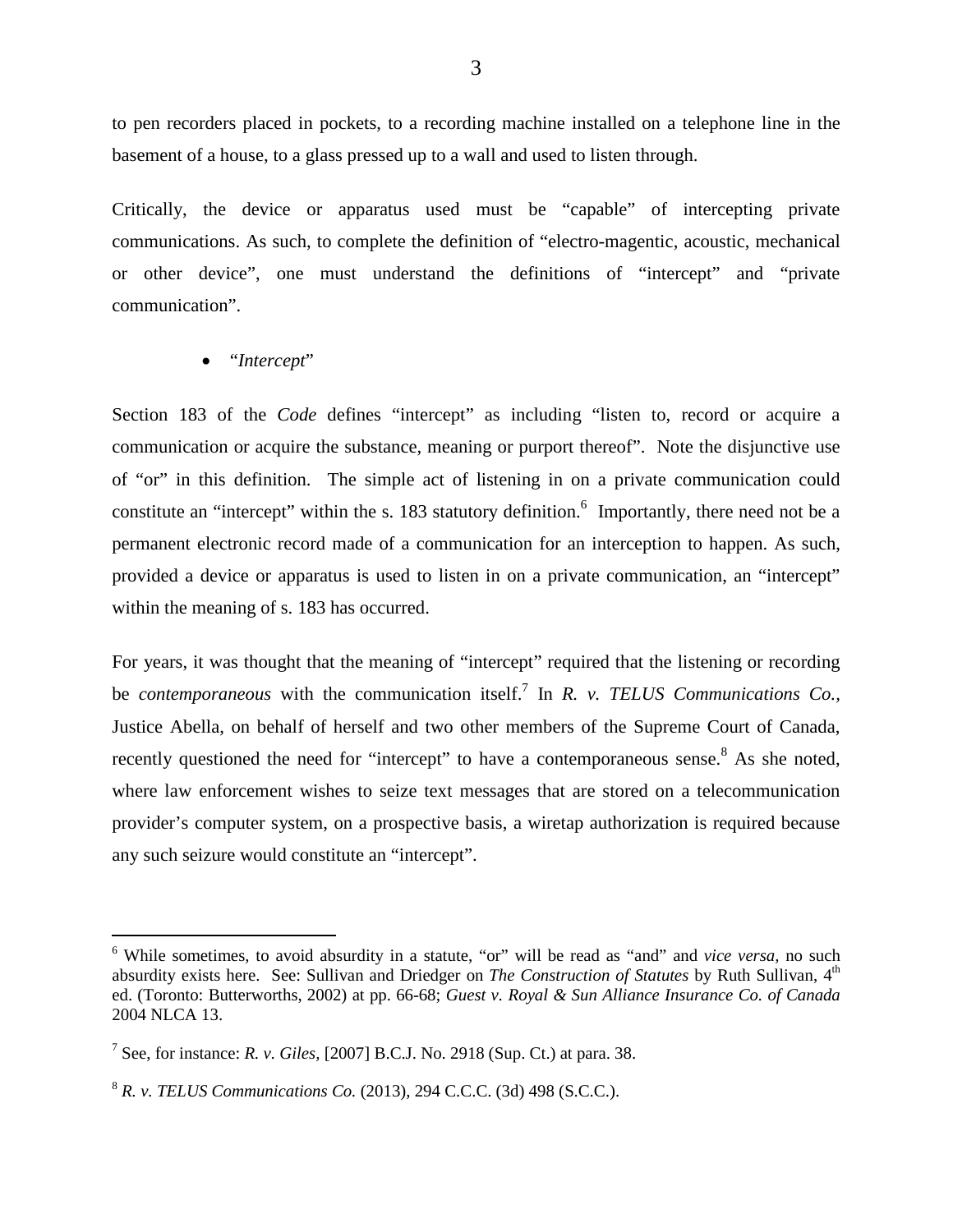While this view was only expressed by a minority of the court, it is important to stay alive to this issue as the jurisprudence evolves.  $\frac{9}{9}$  A rule that the simple seizure of a text message, email, or other form of written electronic communication that has crystallized somewhere on a computer or electronic device constitutes an "intercept" will have serious implications for those who access others' electronic communications. If this approach to "intercept" were to take hold, a person printing or saving the emails of his or her spouse, would be intercepting those emails.

• "*Private Communication*"

For purposes of Part VI of the *Code,* "private communication" is defined as:

any oral communication, or any telecommunication, that is made by an originator who is in Canada or is intended by the originator to be received by a person who is in Canada and that is made under circumstances in which it is reasonable for the originator to expect that it will not be intercepted by any person other than the person intended by the originator to receive it  $\dots^{10}$ 

This definition captures any communication – an oral communication or a telecommunication – that originates in Canada, that is received in Canada, or that is intended by the originator to be received in Canada. It also requires that it be "reasonable" for the originator to expect that the communication will not be intercepted by anyone other than the recipient.

There is a rich body of jurisprudence examining when it is "reasonable" to expect that a communication will not be intercepted. That jurisprudence tends to arise out of s. 8 *Charter* claims, where criminally charged persons claim that their reasonable expectation of privacy has been infringed by the state.<sup>11</sup> To determine whether a communication is "private", in the sense

<sup>&</sup>lt;sup>9</sup> Justice Moldaver, on behalf of two members of the court left open the question of whether the definition of "intercept" includes non-contemporaneous seizure of communications. The dissenting judgment of Justice Cromwell, joined in by the Chief Justice, found that a seizure contemporaneous with the communication occurring is required to trigger the concept of an "intercept".

<sup>&</sup>lt;sup>10</sup> This definition also covers "radio-based telephone communication[s]". Radio-based telephone communications are also defined within s. 183 to include "any radiocommunication within the meaning of the *Radiocommunication Act* that is made over apparatus that is used primarily for connection to a public switched telephone network".

<sup>11</sup> See, for example, *R. v. Carter,* [2011] O.J. No. 6298 (Sup. Ct.); *R. v. Levy,* [2013] O.J. No. 2999 (Sup. Ct.).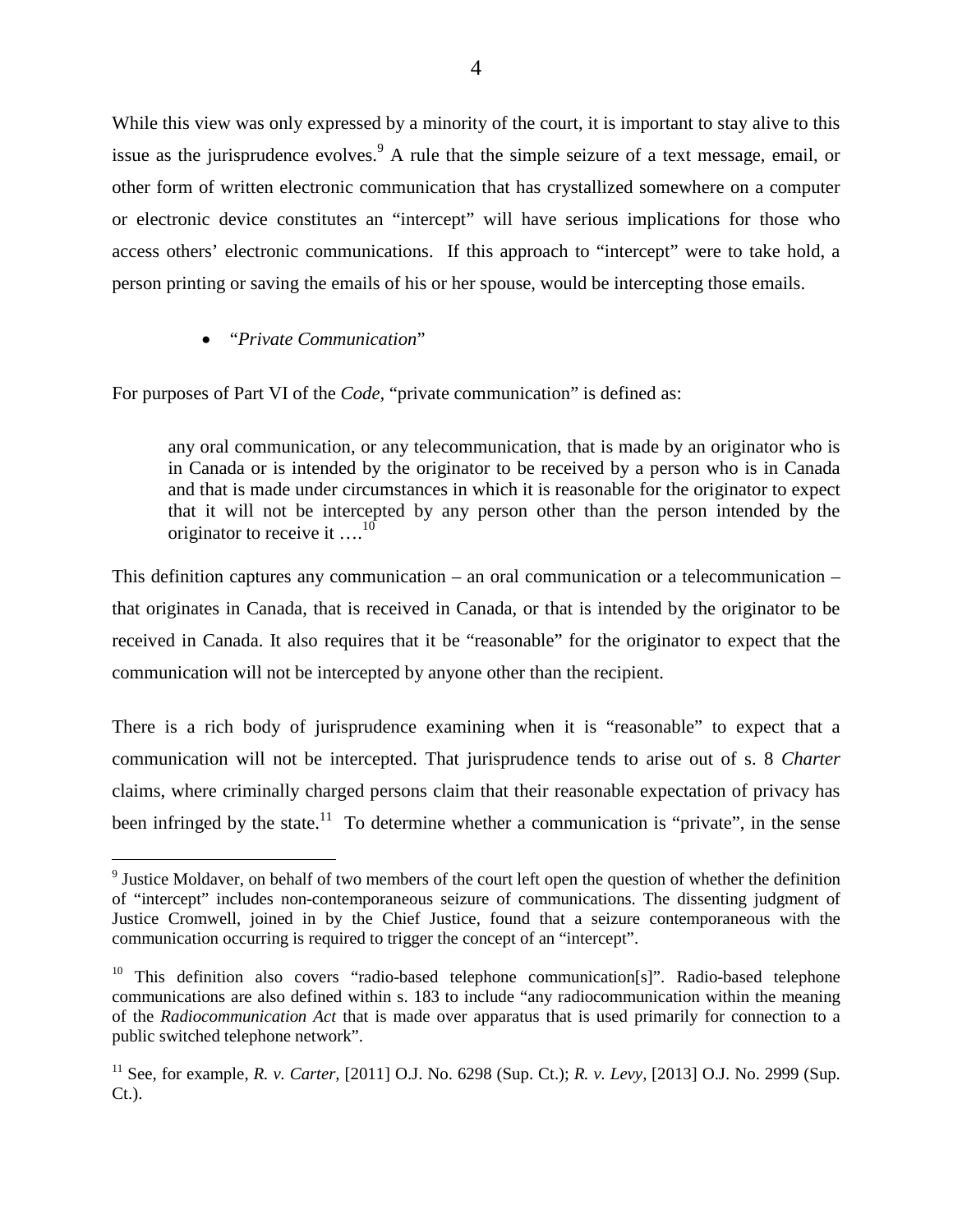that the originator could reasonably expect that no one other than the recipient would intercept the communication, judges look not only at the subjective expectations of the parties to the communication but also to what a reasonable person would expect in the circumstances.<sup>12</sup>

Courts are reluctant to hold that a communication is not expected to remain private, and they do so only rarely.<sup>13</sup> Certainly, and for the purposes of this paper, any spouse attempting to intercept the communications of their partner can land them in serious trouble. One should proceed with extreme caution.

A "telecommunication" is defined under the *Interpretation Act*<sup>14</sup> as including the transmission of a "writing" or "intelligence of any nature" by a "wire, radio, visual or other electromagnetic system". "Writing" is defined within the same provision to include "any mode of representing or reproducing words in visible form". This is an expansive definition. It is difficult to imagine a non-oral communication that does not fall within this definition. As such, by integrating both oral and telecommunications within the definition of "private communication" in Part VI of the *Code,* Parliament has covered off all forms of telephone, cell phone, technological and oral communications.

There are some limited statutory exceptions to the offence. Section 184(2) permits the interception of a private communication where one of the parties to the communication has consented. The exception that is most applicable to a family law situation arises out of s. 184(2)(a) of the *Code*, where a person may record a communication provided that he or she is a party to that communication.<sup>15</sup>

 <sup>12</sup> *R. v. Patrick,* 2009 SCC 17; *R. v. Edwards,* [1996] 1 S.C.R. 128; *R. v. Tessling,* 2004 SCC 67.

<sup>13</sup> See some examples cited in: Hubbard et al., *Wiretapping & Other Electronic Surveillance,* (Toronto: Canada Law Book, loose leaf), chp. 13.3, pp. 13-3-13-4. For instance, 911 calls will not be considered to constitute a private communication.

 $^{14}$  R.S.C. 1985, c I-21, s, 35

<sup>&</sup>lt;sup>15</sup> See s. 184(2)(a) of the *Code*. There are other statutory exceptions to the offence, including where law enforcement intercept communications in emergency circumstances and where those engaged in communication services intercept communications in the normal course of providing those services.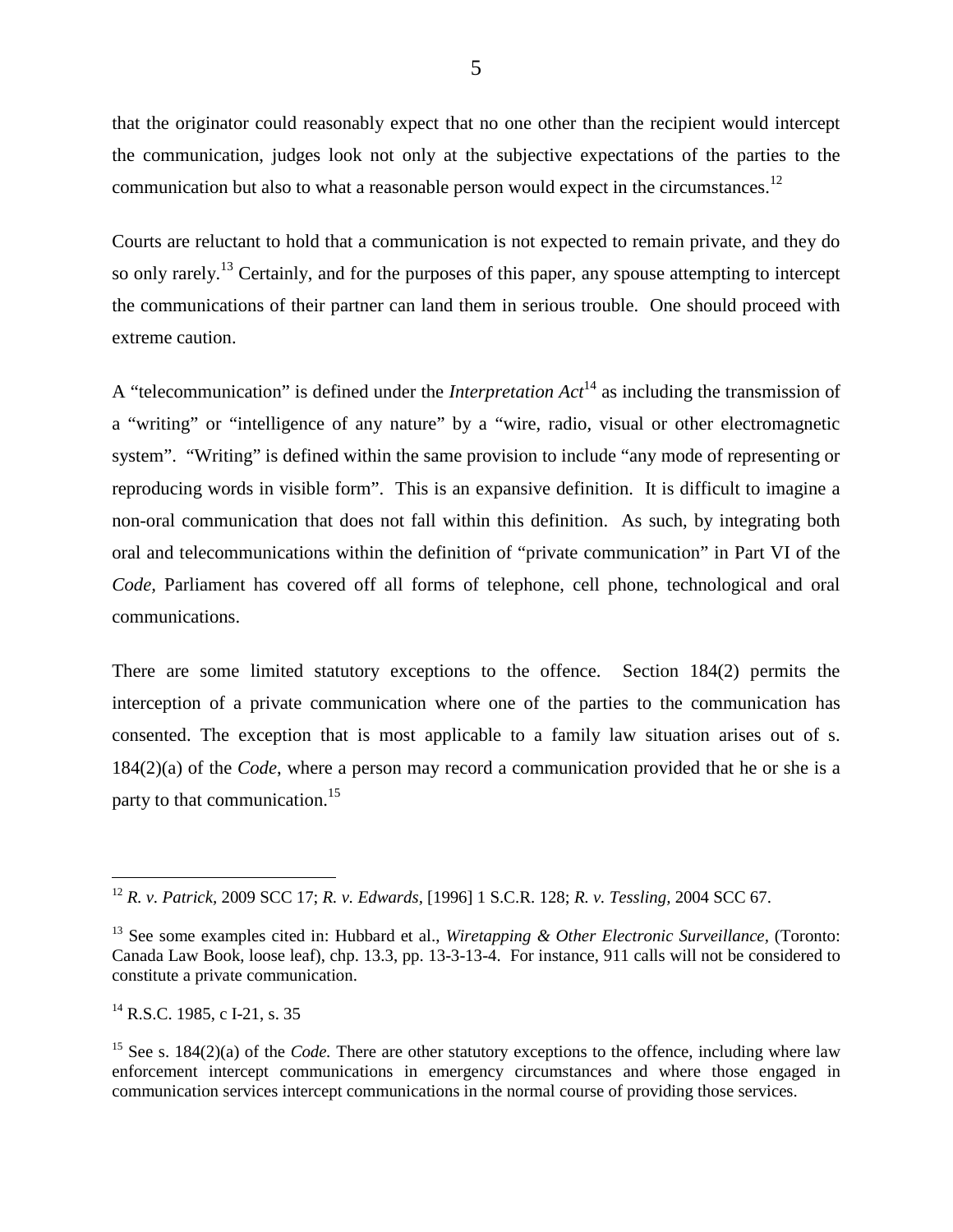Section 184.5 of the *Code* makes it an offence to intercept by "electro-magnetic, acoustic, mechanical or other device, maliciously or for gain, a radio-based telephone communication". This too is a straight indictable offence and punishable by up to five years' imprisonment. This offence, for all intents and purposes, operates almost identically to the s. 184(1) offence. It was added to the *Code* in 1993 in order to address a gap in the legislation in relation to cellular telephone communications. In some early cases, courts had decided that cell phone communications may not constitute "private communications". So s. 184.5 was enacted.

The element "maliciously or for gain" does not appear in the s. 184(1) offence. While this expression has not been defined precisely by either the courts or Parliament, according to Robert Hubbard et al's excellent text, *Wiretapping & Other Electronic Surveillance*, "gain" likely means attempts to steal money or expose trade secrets, while "maliciously" likely means with an "ulterior purpose, with *mala fides*, or with intention to injure".<sup>16</sup>

Where does this leave the family law client? The broad definitions of the three components of the s. 184(1) offence and the components of the s. 184.5 offence make them easy to commit. The prohibited act is nothing more than intercepting a private communication with a device. The interception, as broadly defined, must be done *willfully.* There need not be any particular motive behind the willful interception. While the client can intercept a communication to which he or she is a party, intercepting communications where he or she is not a party could land the interceptor in a great deal of trouble.

#### (ii) Possession Offence: Section 191 *Criminal Code*

Section 191(1) of the *Code* makes it an offence to possess, sell, or purchase an "electromagnetic, acoustic, mechanical or other device or any component thereof knowing that the design thereof renders it primarily useful for surreptitious interception of private communications". This is an indictable offence punishable by up to two years' imprisonment.

 <sup>16</sup> Robert Hubbard *et al., Wiretapping & Other Electronic Surveillance, (*Toronto: Canada Law Book, loose leaf), chp. 13.5, p. 13-7.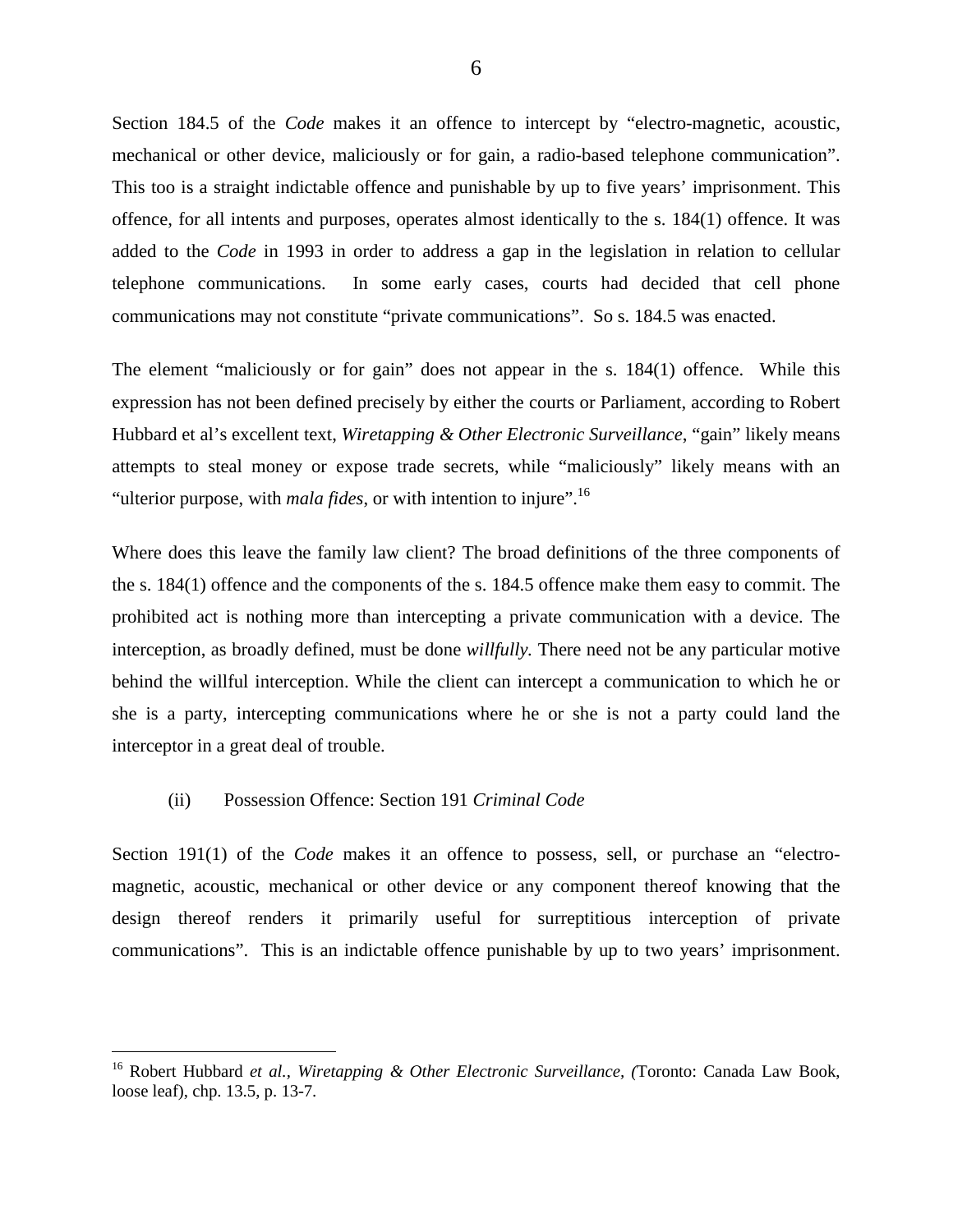While there are numerous exceptions to this offence, found within s. 191(2), none of them would apply to a spouse possessing a device that is "primarily useful for surreptitious" interceptions.<sup>17</sup>

The offence only targets the possession of devices whose designs are "primarily useful" for surreptitiously intercepting private communications. As such, a common tape recorder will not transgress the provision. As noted by Justice Finlayson in *R. v. McLelland*: "Almost any taperecorder can be used for an illegal purpose … but the design of the tape-recorder remains innocent."18 In contrast, in *R. v. Alexander,* the Ontario Court of Appeal upheld a conviction under s. 191 for possessing a clock radio that was capable of acting as a camera and audio recorder.<sup>19</sup>

(iii) Unlawful Use and Disclosure of Intercepted Private Communications: Sections 193 and 193.1 *Criminal Code*

Family lawyers take note. Where clients have intercepted private communications by means of electromagnetic, acoustic, mechanical or other devices without the consent of a party to the communication, use and disclosure of that communication *may* constitute an offence, prosecutable by indictment and punishable by up to two years in prison. It is the person who discloses the communication that runs the risk of criminal liability. Section 193(1) reads:

193. (1) Where a private communication has been intercepted by means of an electromagnetic, acoustic, mechanical or other device **without the consent,** express or implied, of the originator thereof or of the person intended by the originator thereof to receive it, **every one who, without the express consent** of the originator thereof or of the person intended by the originator thereof to receive it, **wilfully**

(a) **uses or discloses the private communication** or any part thereof or the substance, meaning or purport thereof or of any part thereof, or

(b) discloses the existence thereof,

 $17$  The exceptions apply to the possession of interception devices by law enforcement and so on.

<sup>18</sup> *R. v. McLelland* (1986), 30 C.C.C. (3d) 134 (Ont. C.A.) at pp. 142-43.

<sup>19</sup> *R. v. Alexander* (2005), 206 C.C.C. (3d) 233 (Ont. C.A.), leave ref'd [2006] 1 S.C.R. v. 352.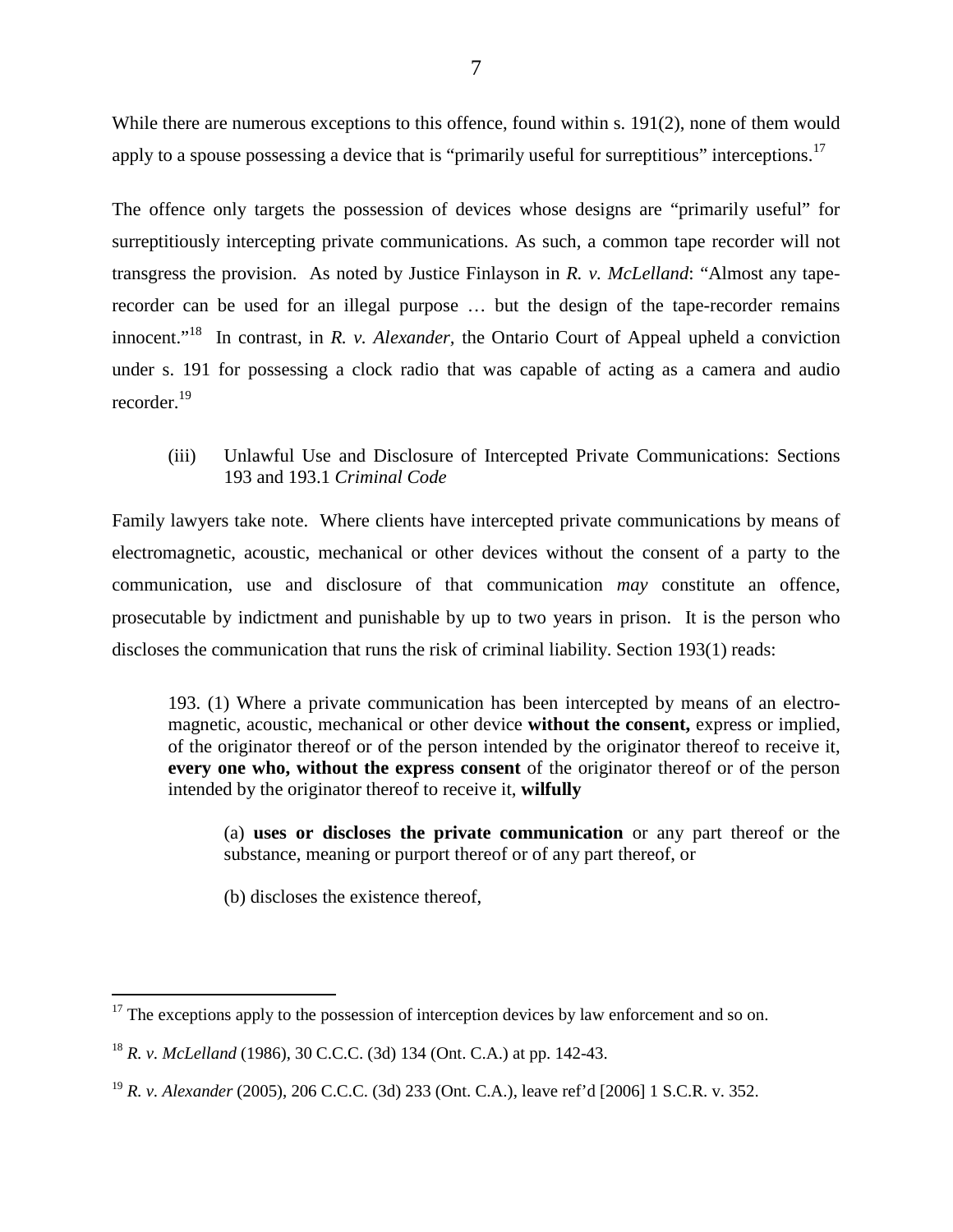is guilty of an indictable offence  $\ldots$ <sup>20</sup> [emphasis added]

If a communication has been intercepted with consent, s. 193(1) does not apply. If neither party consented, then the interceptor has very possibly committed a s. 184(1) offence and the difficulties presented by the s. 193(1) offence may pale in comparison. Nonetheless, it is important to understand how the use and disclosure of a non-consent intercepted communication may aggravate matters and, in fact, have the tendency to expose the disclosing lawyer to criminal liability.

As set out in the provision above, without consent it is an offence to disclose the very existence of any such intercepted private communication. As noted in *United States v. Wakeling*:

Section 193(1) of the *Criminal Code* makes it an indictable offence, absent consent, to disclose private communications intercepted by means of an electronic or other device (pursuant to judicial authorization or not), or to disclose the existence of same, all subject to certain exceptions  $\dots^{21}$ 

Assuming one would ever want to use or disclose a private communication intercepted by their client in breach of s. 184(1) of the *Criminal Code,* s. 193(1) and (2) should be studied before doing so. If neither party to the communication consents to its use and disclosure, then it can only be used or disclosed if one of the exceptions in s. 193(2) applies*.* The most relevant exception for lawyers is s.  $193(2)(a)$ , which applies where private communications are used "in the course of or for the purpose of giving evidence in any civil or criminal proceedings or any other proceedings in which the person may be required to give evidence on oath".

The question becomes what "in the course of or for the purpose of giving evidence" means. In *Tide Shore Logging Ltd. v. Commonwealth Insurance Co.*<sup>22</sup> the court determined that the words

<sup>&</sup>lt;sup>20</sup> For all intents and purposes, s. 193.1 of the *Code* is a mirror image of s. 193(1), with the exception that it relates to radio-based telephone communications.

<sup>&</sup>lt;sup>21</sup> *United States of America v. Wakeling, [2012] B.C.J. No. 2057 (C.A.) at para. 33.* 

 $22$  *Tide Shore Logging Ltd. v. Commonwealth Insurance Co.* (1979), 47 C.C.C. (2d) 215 (B.C.S.C.) at para. 15. See also: *Ault v. Canada (Attorney General)* [2007] O.J. No. 4927 (Sup. Ct.) at paras. 29-32; *Law Society of Upper Canada v. Canada (Attorney General),* [2008] O.J. No. 210 (Sup. Ct.); *Children's Aid Society of the District of Thunder Bay v. S.D,* [2011] O.J. No. 2074 (Ct. Jus.) at paras. 57-9.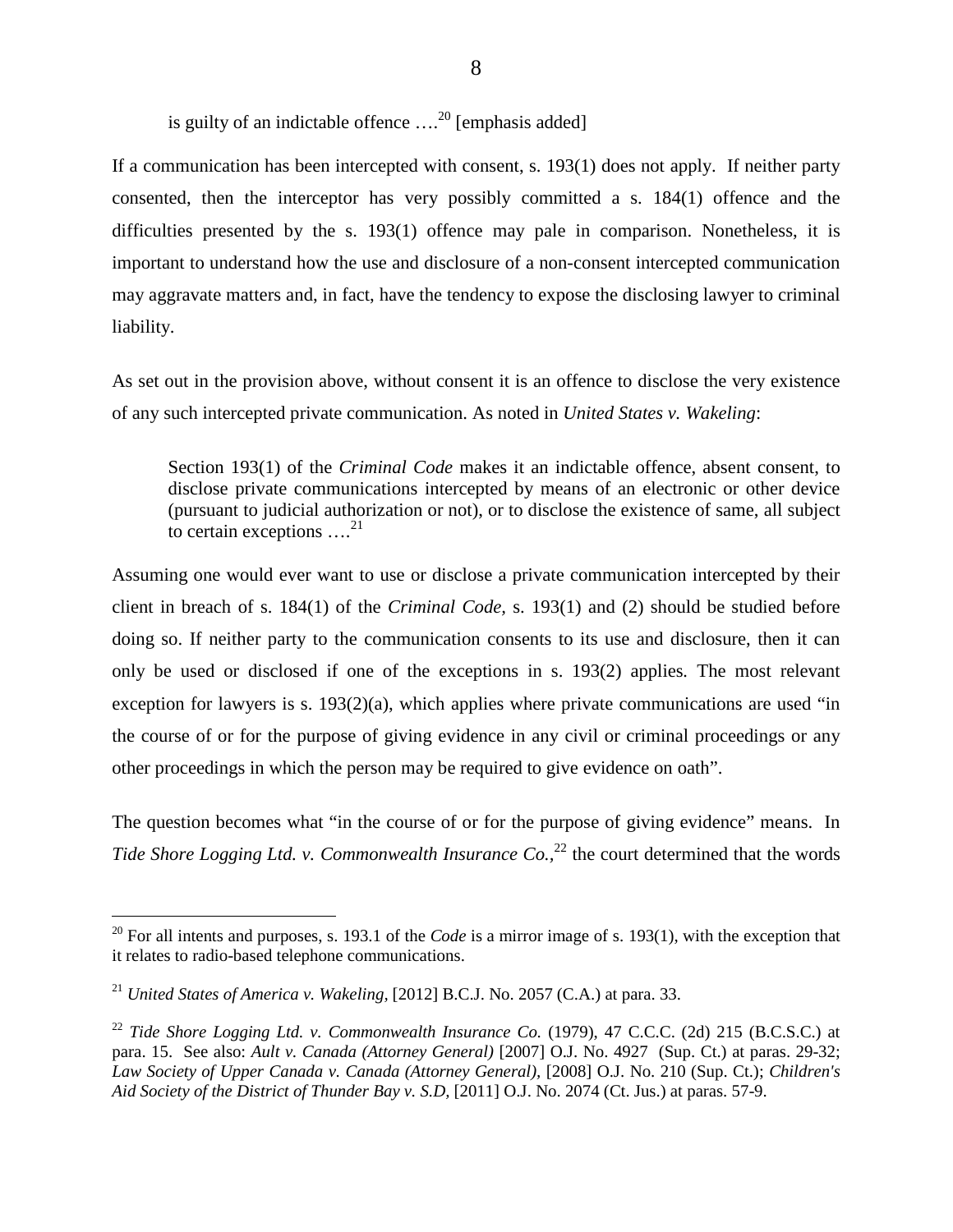"for the purpose of giving evidence" may include pre-trial production in civil proceedings as well as giving evidence at the trial proper.<sup>23</sup>

Even if disclosure is made in compliance with s. 193(2)(a), regard must be had to relevance and third party privacy interests. Cases dealing with requests in criminal cases for disclosure of intercepted communications suggests that s. 193(2)(a) only authorises use or disclosure that is *relevant* to the proceeding.<sup>24</sup> This approach, if applied in Ontario, might restrict s. 193(2)(a) to communications that are relevant or producible according to the rules of civil evidence and procedure.

A lawyer whose client has intercepted private communications must be cautious not to aggravate the matter and commit an offence themselves. As noted in *Watts v. Klaemt,* an individual who had intercepted his neighbour's radio-based telephone communications, and then disclosed them to her neighbour's employer, had committed "two criminal offences":

He unlawfully intercepted a radio-based communication by means of a mechanical device contrary to s. 184.5(1) of the *Criminal Code* and he wilfully disclosed a radiobased telephone communication without the consent of the parties to the communication contrary to s. 193.1(1) of the *Criminal Code*. 25

Damages were awarded in this civil case.<sup>26</sup>

Importantly, s. 194 of the *Criminal Code* allows for punitive damages up to \$5,000 to be awarded as part of the sentencing process where someone is convicted under ss. 184, 185.5, 193 or 193.1*.* The award of damages goes to the aggrieved party.

<sup>&</sup>lt;sup>23</sup> These same words appeared in the previous s.  $178.2(2)(a)$ .

<sup>24</sup> See, for example: *R. v. Siemens* (1998), 122 C.C.C. (3d) 552 (Alta. C.A.); *R. v. Guess* (2000), 148 C.C.C. (3d) 321 (B.C.C.A.), leave ref'd 152 C.C.C. (3d) vi; *R. v. Guilbride*, [2001] B.C.J. No. 2108 (Prov. Ct.); *R. v. Adam*, [2006] B.C.J. No. 919 (Sup. Ct.).

<sup>25</sup> *Watts v. Klaemt,* [2007] 11 W.W.R. 146 (B.C.S.C.) at para. 22.

<sup>26</sup> It should also be noted that in this case, the trial judge observed that s. 193.1 of the *Criminal Code* refers to "radio-based telephone communication[s]" and does not require that the definition of "private communication" within s. 183 of the *Code* be met.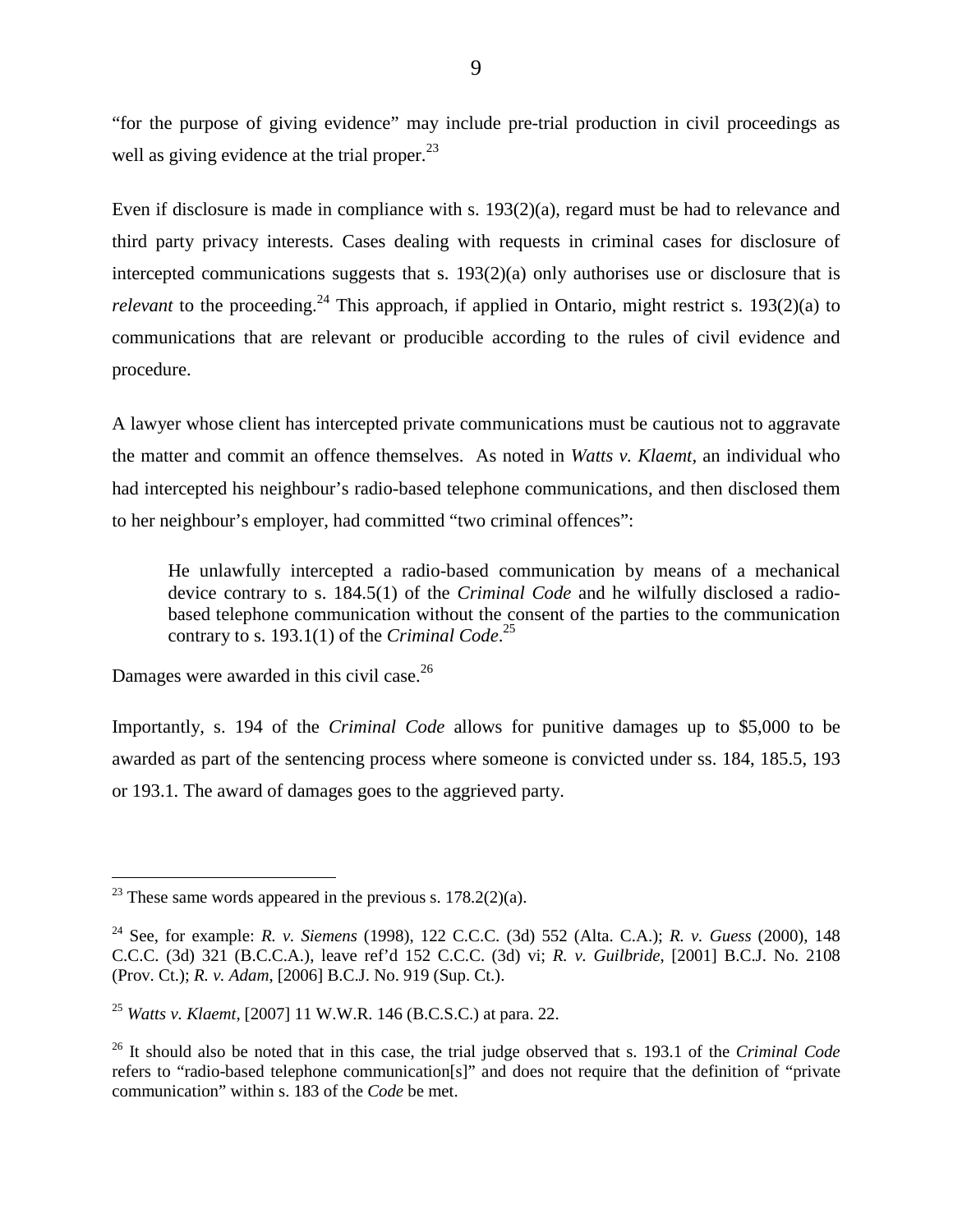# **C. Parts IX and XI of the** *Criminal Code***: Rights of Property and Wilful and Forbidden Acts**

Outside of Part VI of the *Code*, and its focus on intercepting private communications, Parliament has made other efforts to protect privacy in relation to data found on computers and other electronic devices. Owing to the fertile body of information available about spouses on computers and similar devices, it is understandable that spouses may be sorely tempted to access that information to use in a family court proceeding. That temptation should be resisted: there is a serious risk that a spouse may unwittingly commit a criminal offence. Clients should be cautioned about this fact.

Section 342.1 of the *Criminal Code* creates four offences related to the unauthorized use of a computer service or system. It reads:

342.1 (1)Unauthorized use of computer – Every one who, **fraudulently and without colour of right**,

(a) obtains, directly or indirectly, any computer service,

(b) by means of an electro-magnetic, acoustic, mechanical or other device, intercepts or causes to be intercepted, directly or indirectly, any function of a computer system,

(c) uses or causes to be used, directly or indirectly, a computer system with intent to commit an offence under paragraph (a) or (b) or an offence under section 430 in relation to data or a computer system, or

(d) uses, possesses, traffics in or permits another person to have access to a computer password that would enable a person to commit an offence under paragraph  $(a)$ ,  $(b)$  or  $(c)$ 

is guilty of an indictable offence and liable to imprisonment for a term not exceeding ten years, or is guilty of an offence punishable on summary conviction. [emphasis added]

Section 342.1(2) includes definitions for many of the concepts found in s. 342.1(1). Those definitions make the offence broad indeed. For purposes of this paper, the more relevant definitions are as follows:

• A "computer service" includes any "data processing and the storage and retrieval of data".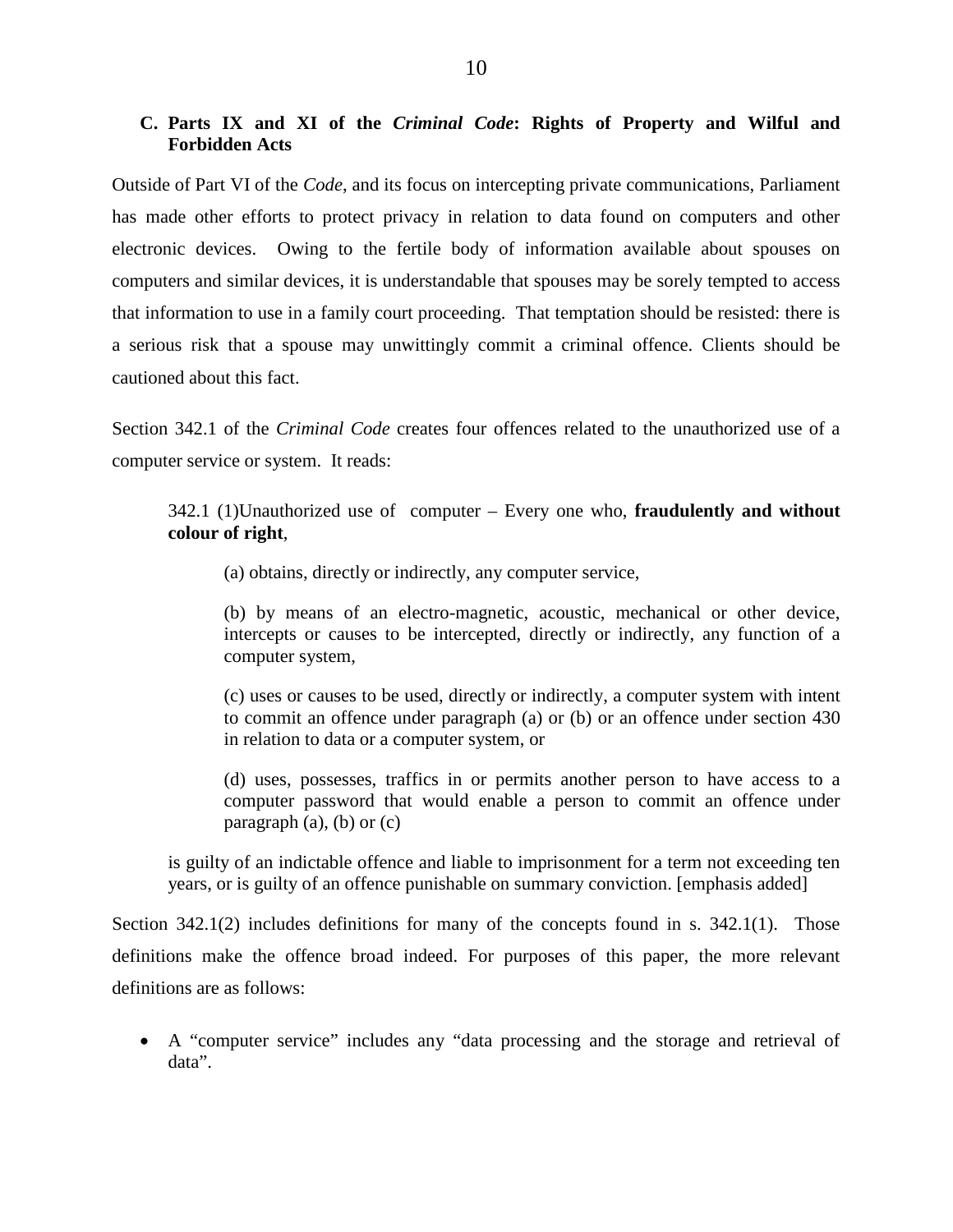- A "computer system" is a "device that, or a group of interconnected or related devices one or more of which,
	- (a) Contains computer programs or other data …".
- "[D]ata means representations of information or of concepts that are being proposed or have been prepared in a form suitable for use of a computer system."
- "[E]lectro-magnetic, acoustic, mechanical or other device" has the same meaning as in s. 183 (above), but for the fact that it refers to interception of a function of a computer system, as opposed to a private communication.
- "[F]unction includes logic, control, arithmetic, deletion, storage and retrieval and communication or telecommunication to, from or within a computer."
- "[I]ntercept" has the same definition as in s. 183, but for the fact that it refers to intercepting a computer system, rather than a "private communication.

Bearing in mind the scope of these definitions, one can imagine all kinds of scenarios where family law clients can run afoul of the criminal law. The most common scenario arises where, contrary to s. 342.1(1)(c), an individual, directly or indirectly, fraudulently and without colour of right, uses a computer system with intent to commit an offence under s. 342.1(1) (a) or (b) or under s. 430 of the *Code.*

"Fraudulently and without colour of right" is an expression found in the long-standing theft provisions of the *Code.*<sup>27</sup> In that context, fraudulently has been judicially defined as meaning that the act is not done by mistake and that the person doing the act knows that the property taken is the property of another.<sup>28</sup> It must be executed with knowledge of the circumstances. It must also be done without colour of right, meaning that the person cannot hold a subjective belief that he or she had a proprietary or possessory right to the thing taken or done. As noted by Mr. Justice Martin in *R. v. DeMarco*:

 <sup>27</sup> For instance, s. 322 of the *Criminal Code.* 

<sup>28</sup> *R. v. DeMarco,* [1973] O.J. No. 533 (C.A.); *R. v. Neve,* 1999 ABCA 206; *R. v. Pace,* [1965] 3 C.C.C. 55 (N.S.S.C.).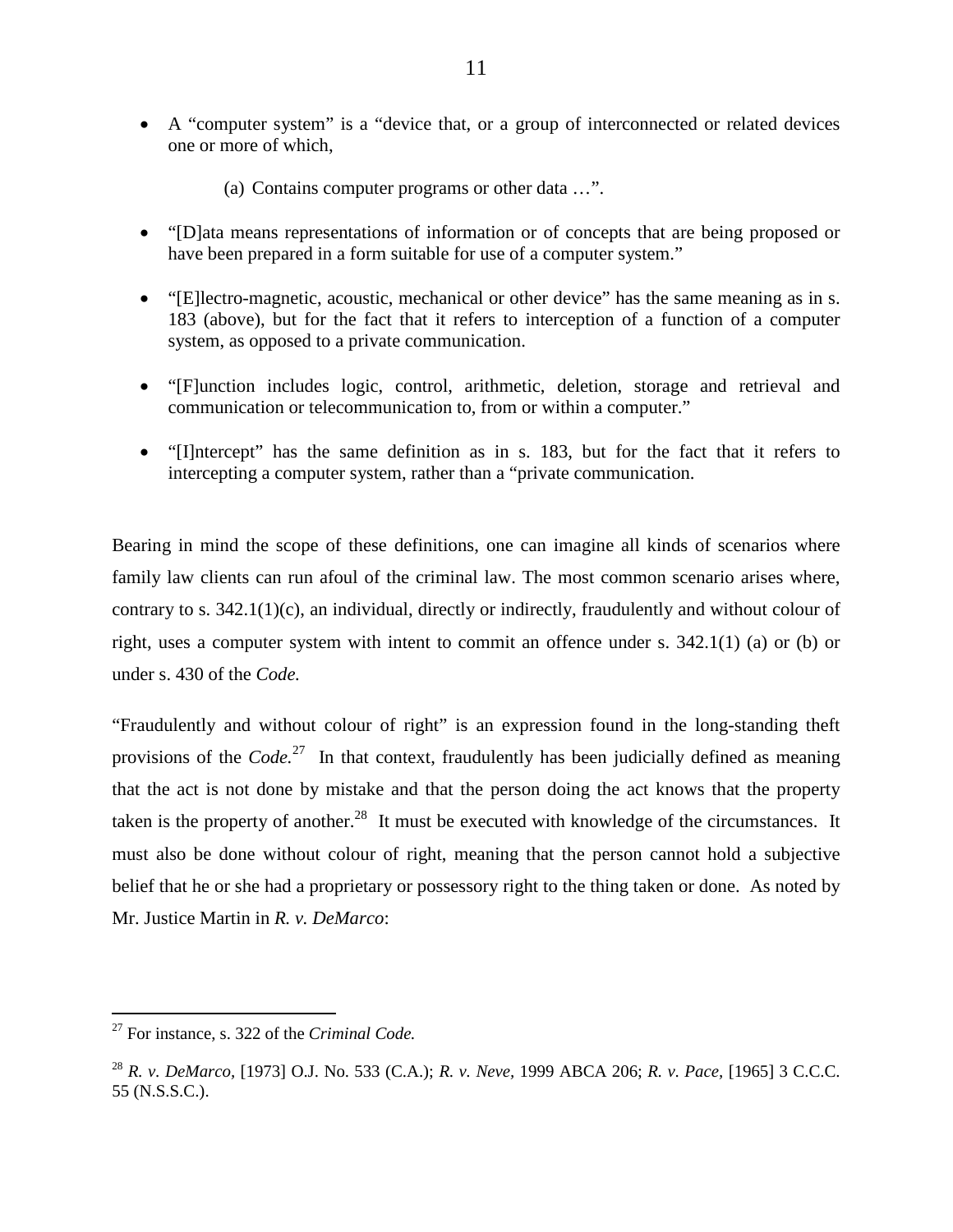The term "colour of right" generally, although not exclusively refers to a situation where there is an assertion of a proprietary or possessory right to the thing which is the subject matter of the alleged theft. One who is honestly asserting what he believes to be an honest claim cannot be said to act "without colour of right", even though it may be unfounded in law or in fact. *Reg. v. Howson*, [1966] 2 O.R. 63. The term "colour of right" is also used to denote an honest belief in a state of facts which, if it actually existed would at law justify or excuse the act done: *Reg. v. Howson, supra*. The term when used in the latter sense is merely a particular application of the doctrine of mistake of fact.<sup>29</sup>

In the *Ontario Specimen Jury Instructions (Criminal)*, the following charge to a jury is recommended in relation to this term in the context of a s. 322 theft prosecution:

A person takes (converts) property "fraudulently and without colour of right" if they take (convert) the property *intentionally*, knowing that it was the property of another person, and knowing that they were *not* legally entitled to take (convert) the property.

The taking (converting) is *not* done "fraudulently and without colour of right" if it was done *without* knowledge that the property belonged to another person. … Similarly, the taking (converting) is *not* done "fraudulently and without colour of right" if the person taking (converting) it did *not* know that s/he was not legally entitled to take (convert) the property  $\dots^{30}$ 

In order to be convicted under s. 342.1(1) the Crown must prove that the accused knew that the computer system, data and the like belonged to someone else and that the accused knew that he was not legally entitled to engage in the act. In relation to the s.  $342.1(1)(c)$  offence, likely the most commonly breached one in the family law context, the mental element – or *mens rea* – for the offence is using the system fraudulently, without colour of right, and with the intent to commit the enumerated offence.

Those offences fall within ss. 342.1(1)(a), (b) and 430 of the *Criminal Code.* Section 430 of the Code gives rise to mischief offences. Section  $430(1.1)$  makes it an offence to commit mischief in relation to data as follows:

430(1.1) Mischief in relation to data – Every one commits mischief who **willfully**

(a) destroys or alters data;

 <sup>29</sup> *R. v. DeMarco*, *supra,* at para. 8.

<sup>30</sup> The Honourable Mr. Justice David Watt (writing extra-judicially), *Ontario Specimen Jury Instructions (Criminal),* (Toronto: Thomson Carswell, 2002).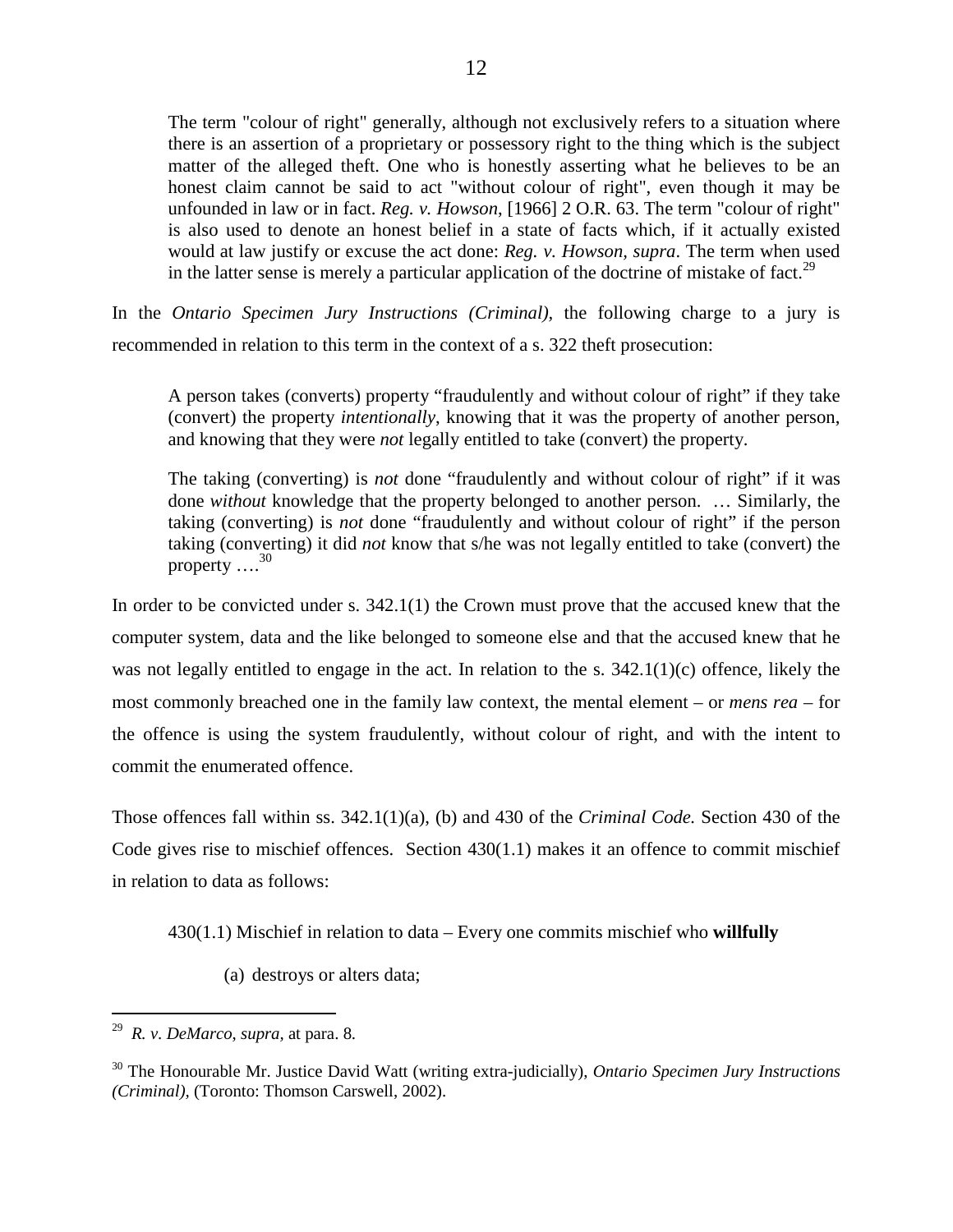- (b) renders data meaningless, useless or ineffective;
- (c) obstructs, interrupts or interferes with the lawful use of data; or
- (d) obstructs, interrupts or interferes with any person in the lawful use of data or denies access to data to any person who is entitled to access thereto.

This is a hybrid offence where the Crown can proceed by summary conviction or by indictment. For purposes of this provision, "data" has the same meaning as in s. 342.1 of the *Code,* as set out above. The *actus reus* requires nothing more than the circumstances set out in the provision. The *mens rea* requires a willful act, but nothing further. In other words, there need not be any particular motive for willfully destroying, obstructing, or interfering with the data.

The "colour of right" concept also applies to the "mischief to data" offence, thanks to s. 429(2). Therefore a person who honestly believes that he is legally entitled to commit the act will not be guilty of the s. 430(1.1) offence.<sup>31</sup> However, s. 429(3)(a) provides that a "partial interest" in the data destroyed or damaged is not a defence if the person causes the destruction or damage. Likewise s. 429(3)(b) provides that even a "total" interest in the data is not a defence if the destruction or damage is done "with intent to defraud". Therefore a person who deletes even his own electronic records or communications in order to stymie his spouse's family law claim may commit the offence under s. 430(1.1).

Note that s. 342.1(1)(c) of the *Code* creates the additional offence of *using a computer system* to commit an offence under section 430(1.1). While there is little to no law telling us exactly what this web of provisions means, it is certainly capable of broad application, and family lawyers and their clients should proceed with appropriate caution.

# **D. Conclusion**

Going through family law proceedings can be stressful enough. Combining them with criminal charges is best avoided. As such, and despite the tempting source of information that technology presents, clients should pause and think hard, preferably with advice about the risk of criminal liability, before proceeding.

 <sup>31</sup> See *R. v. Watson* (1999), 137 C.C.C. (3d) 449 (Ont. C.A.).